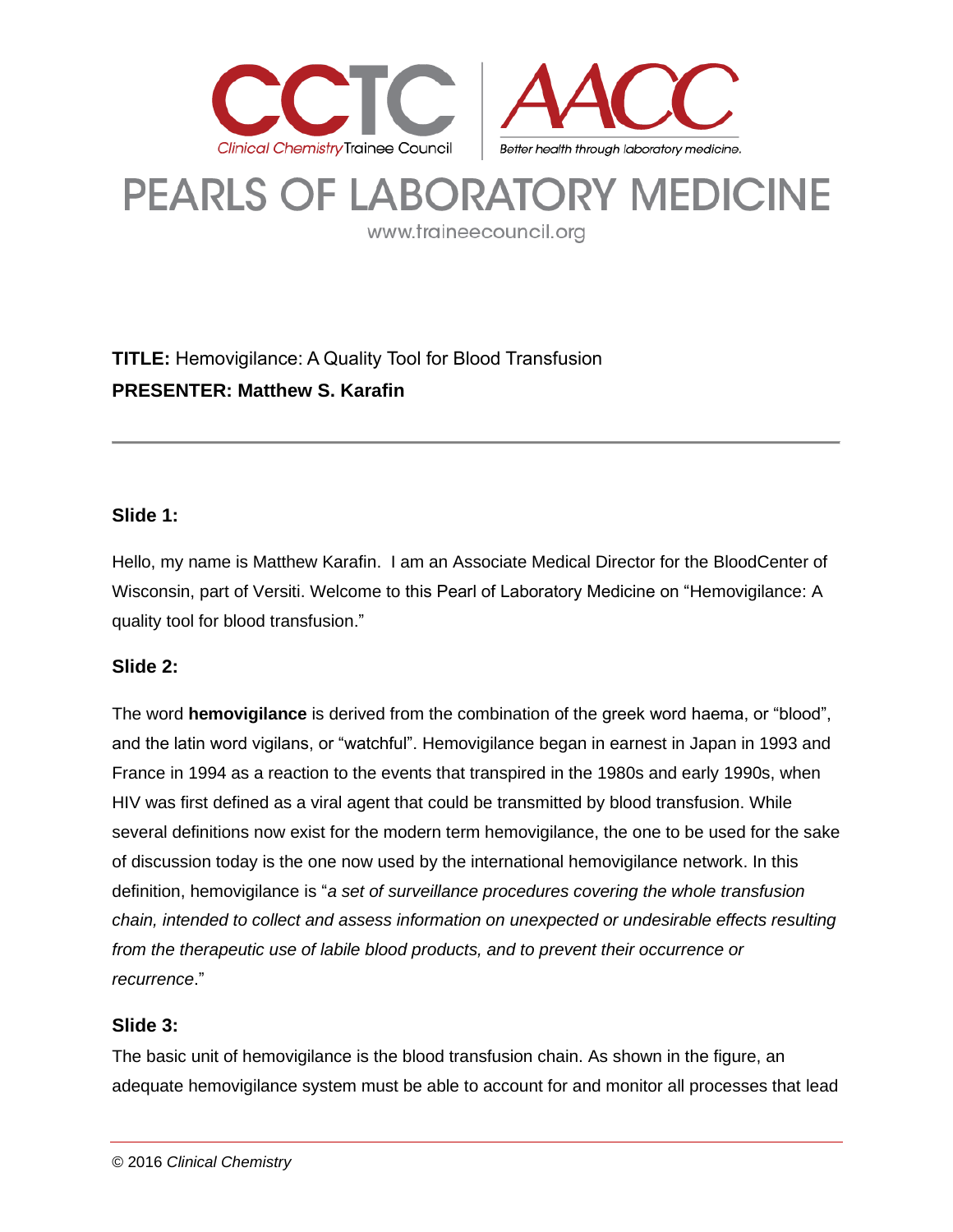to patient blood transfusion. The interlinked and dependent steps in this chain include: the process of blood collection, including donor monitoring and safety, blood component preparation (or the creation of the common blood components from whole blood, such as red blood cells, platelets, and plasma), blood testing for quality and infectious diseases, blood issuing from the donor center to the hospital and from the hospital transfusion service to the patient, blood transport from the donor service to the hospital and from the hospital transfusion service to the patient, blood administration and monitoring, and hospital physician decision making.

#### **Slide 4:**

Hemovigilance is an important part of a quality management system in healthcare. It exists at three levels: 1) the blood collector and hospital, 2) regional or national levels, and 3) international levels. At all 3 levels, the system is structured to observe, record, report, and analyze anything that goes wrong in the blood transfusion chain as noted in the previous slide. Perhaps more importantly, the system is only effective when it can use the lessons learned to take action to avoid future problems.

Recognition of the importance of sharing lessons learned led to, in 2008, the development of the International Surveillance of Transfusion Associated Reaction and Events Database (ISTARE). As of 2016, 23 countries have hemovigilance systems that report data into ISTARE.

#### **Slide 5:**

In all hemovigilance systems, there is a reliance on the donor centers or hospital systems to accurately record data into a central database repository. Consequently, systems such as these are all challenged to overcome a number of hurdles to be informative and successful. While we will be unable to describe in this brief lecture all of the solutions to these issues, it is important to realize that hemovigilance systems are often limited by 1) significant delays in the submission and reporting of system data, 2) limited captured detail regarding reported adverse events, 3) an inability of the system to be flexible enough to capture new or evolving problems, 4) data entry errors, 5) limited institutional participation, and 6) limited resources (financial or staffing), such that the system cannot feasibly capture and report what is expected or promised.

#### **Slide 6:**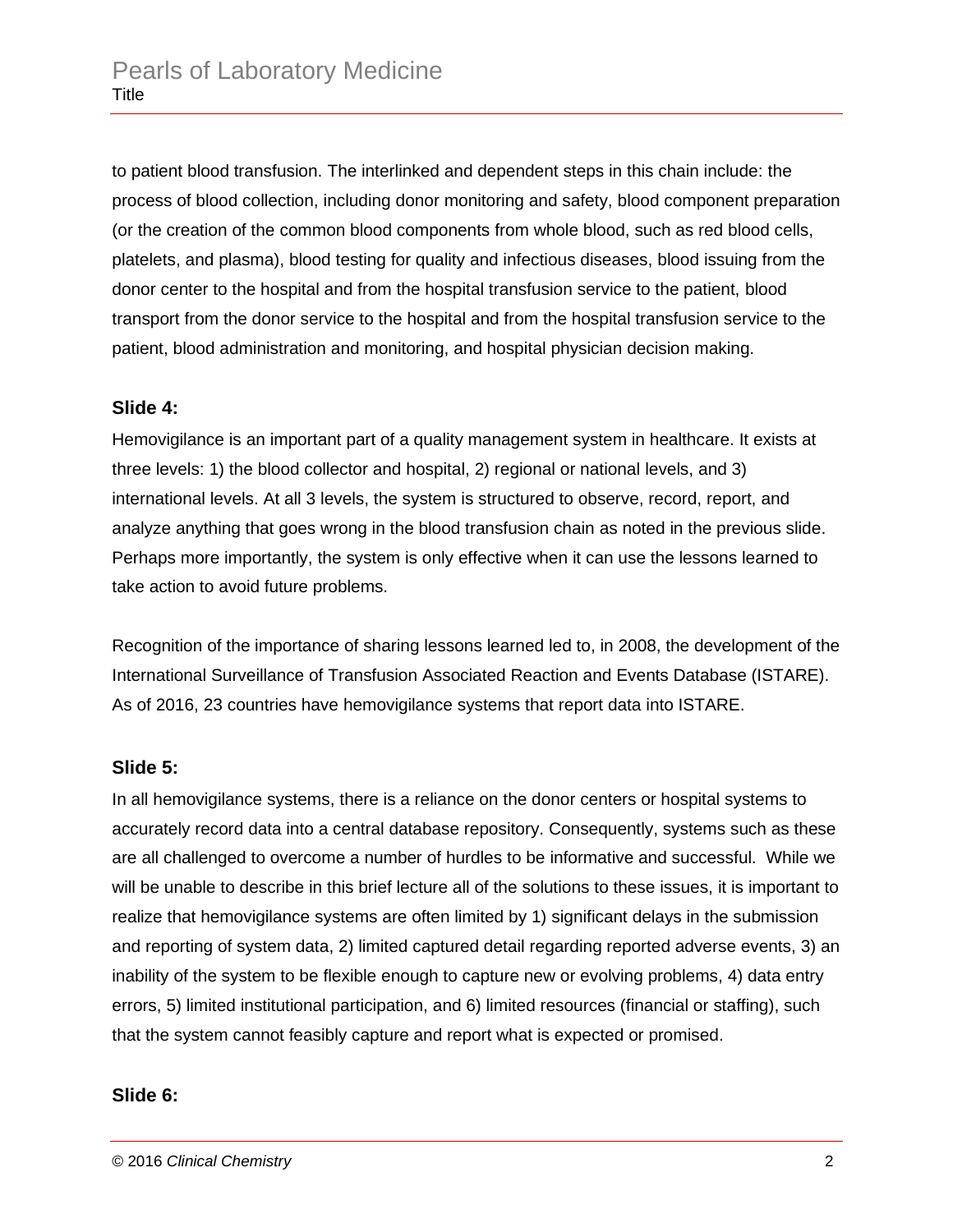Despite these challenges, it is now well-accepted that national hemovigilance programs can and do impact patient safety. One of the best examples of this comes from the UK's Serious Hazards of Transfusion (SHOT) program.

Specifically, a serial review of reported cases of transfusion-related acute lung injury (TRALI) from 1996 to 2003 demonstrated that the risk was greatest after receiving plasma‐rich blood components. They specifically found that there was a 7-8 fold increased risk for TRALI when receiving plasma or platelets, which is often stored in essentially 100% plasma, compared to red cells. Moreover, female donors were more often implicated in these cases.

Because of these observations, Blood Services in the UK introduced risk‐reducing strategies, such as the move to all-male donors for fresh frozen plasma in 2003, and the preferential recruitment of male apheresis platelet donors. Newly recruited female platelet donors were also screened for antibodies to human leukocyte antigens, or HLA, and human neutrophil antigens, or HNA, and retested after pregnancies. With the introduction of these strategies, the number of reported TRALI cases were shown to decrease from a peak of 36 suspected cases, and seven deaths, in 2003 to 11 suspected cases, and no deaths, in 2012.

# **Slide 7:**

As I alluded to earlier, many countries around the world now have organized transfusion hemovigilance systems. As you can see on this slide, countries in Europe, Asia, Africa, and North America now have hemovigilance systems that produce written reports and have public websites such that data can be viewed and shared by others.

# **Slide 8:**

For the remainder of this lecture, I will now turn our focus to the United States. Hemovigilance in the United States is truly a highly complex patchwork of separate mandatory and voluntary reporting processes.

At the national level, only fatal transfusion reactions, donation-related deaths, and product deviations discovered after distribution, are required to be reported to the US Food and Drug Administration. This requirement is mandated as part of the Code of Federal Regulations. For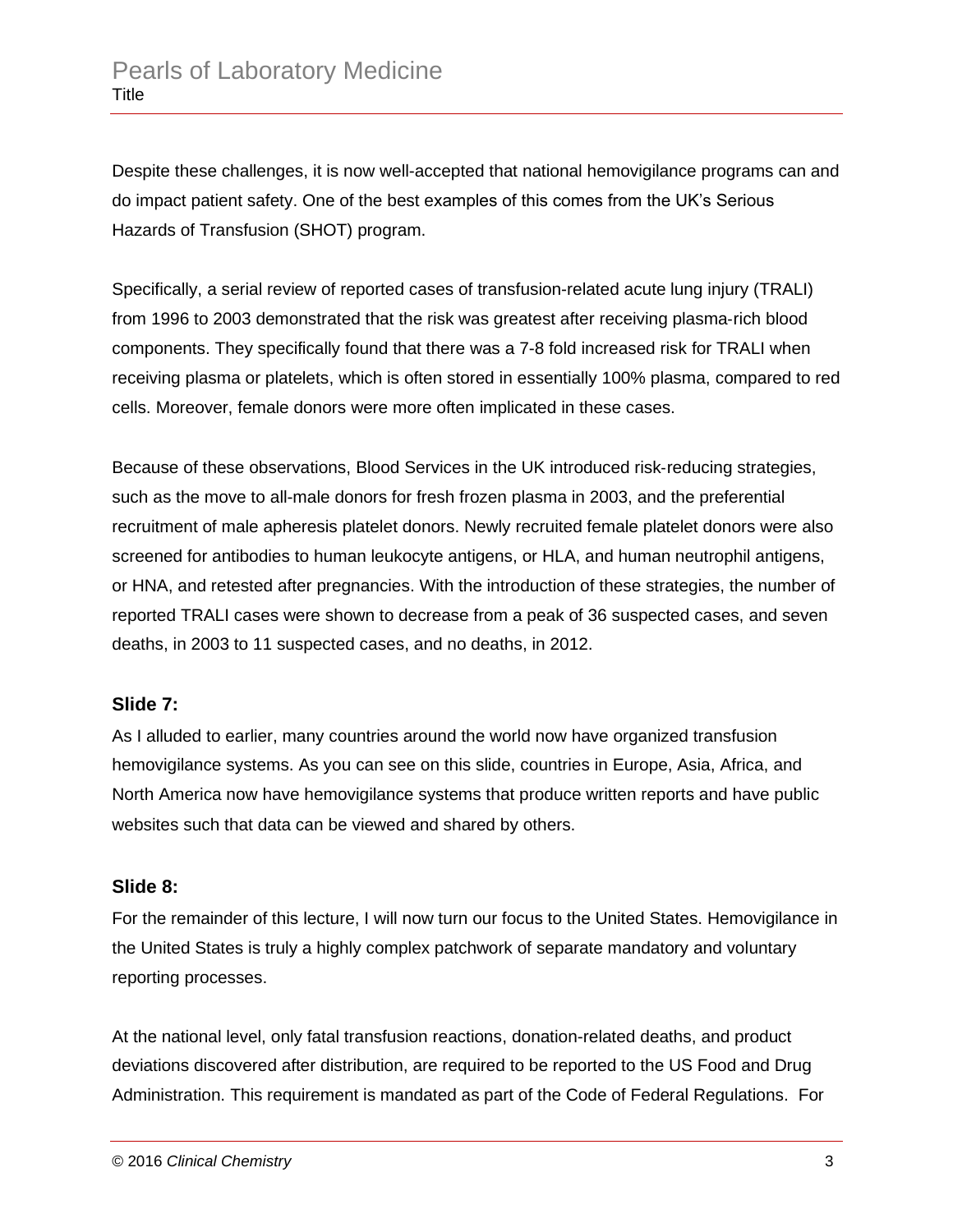those who are unfamiliar with the term, biological product deviations in transfusion medicine relate to manufactured blood products that are in violation of a rule, standard, or specification. These events are reported publically as annual reports, and can be found on the FDA's website. A representative table from the 2017 annual report is shown on this slide. This table shows the reported number and proportion of deaths from transfusion by etiology from 2013 to 2017. Hopefully, you can see from this table that in 2017, the most commonly reported cause of transfusion-related mortality in the US was from transfusion-associated cardiac overload, or TACO.

# **Slide 9:**

Unfortunately, the reporting of other adverse events from transfusion, such as non-fatal donor and patient reactions, and errors that do not lead to product deviations, are not required in the US. As a result, clinically useful findings such as those produced by the SHOT system in the UK, cannot be currently obtained via a single formal hemovigilance system in the US.

That said, voluntary national reporting systems, however, are available for those who wish to participate.

# **Slide 10:**

In 2010, the Centers for Disease Control and Prevention (CDC) began managing the National Healthcare Safety Network (NHSN) Hemovigilance Module, a free, voluntary, passive surveillance system. This database serves as the only national surveillance platform for recipient hemovigilance that is available for use by all US health care facilities performing transfusions, and captures standardized data on reaction type, including transfusion-transmitted infections, procedure errors, and near-miss events. Data entered into the system may be voluntarily shared by facilities with external partners for patient safety improvement initiatives and to fulfill reporting mandates. Enrollment has steadily increased from 82 facilities in 2010 to 277 facilities in 2016 of the estimated 4600 facilities in the United States, with mandatory reporting required for all 69 facilities in the state of Massachusetts.

# **Slide 11:**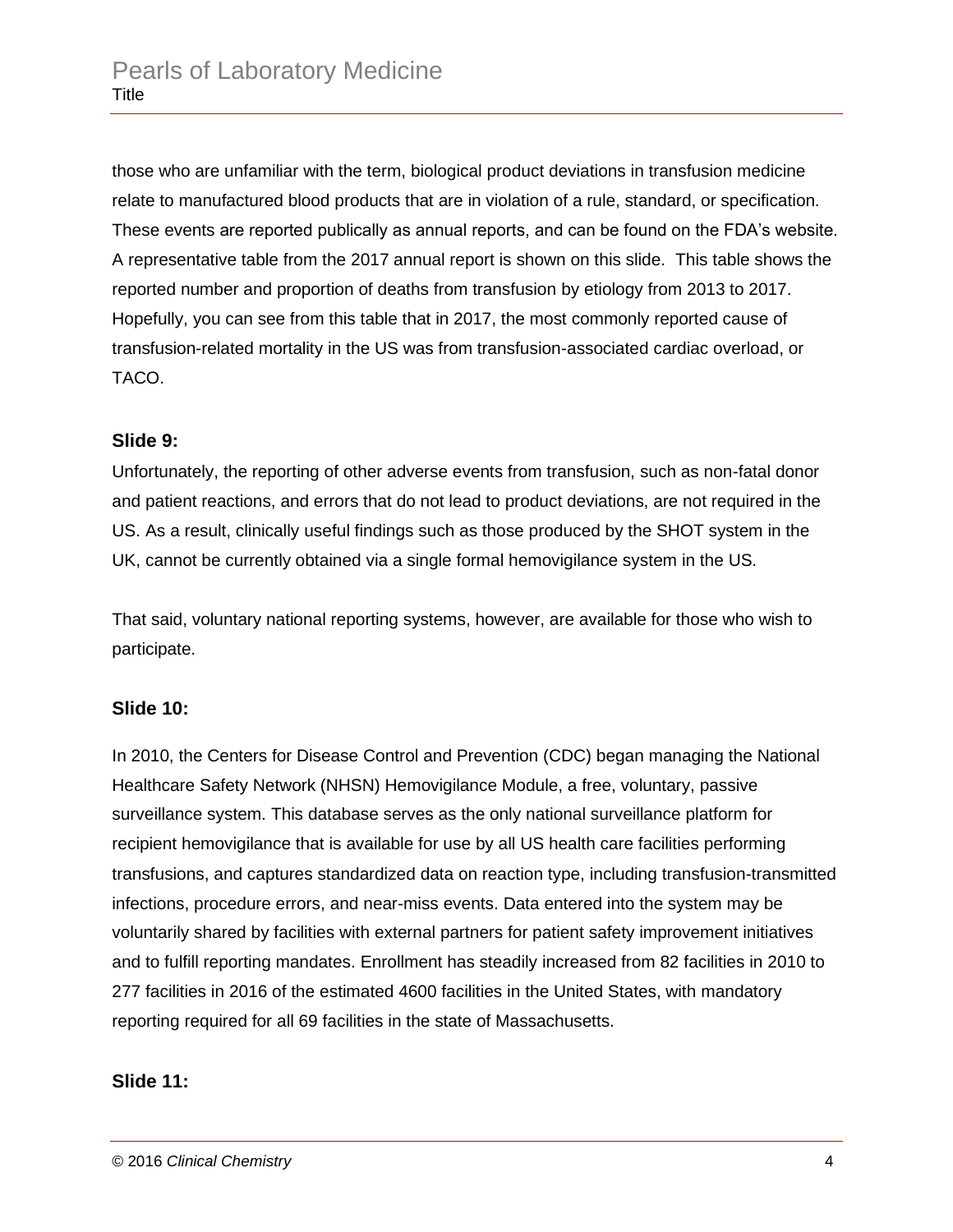In order to compare adverse events between sites, all aspects of the data elements reported by each site into the database should be as similar and uniform as possible. To account for these interpretive differences, the NHSN created specific terms and definitions that were vetted by subject matter experts to be used by all sites. As an example, for transfusion reactions, 12 different specific diagnostic entities were defined with specific case definition criteria. Additionally, respondents are required to determine reaction severity, or how medically critical the reaction symptoms were, and imputability, or how likely the transfusion was actually the cause of the symptoms.

#### **Slide 12:**

As the number of NHSN participating sites continues to increase, the clinical utility of the database continues to improve. In 2015, Harvey et al. identified the frequency and severity of reported adverse events from only 77 participating sites over 2 years, and found that the proportion and frequency of reported adverse events in the US to be comparable to that reported in other countries with larger hemovigilance networks. In 2019, Haass et al. used the data from 195 sites over 6 years to evaluate characteristics of transfusion-transmitted infections in the US. With this much larger sample size, they were able to highlight rare events, such as babesiosis and bacterial infections from older age, day 4 and 5 platelets, that represent current challenges to the safety of the blood supply.

#### **Slide 13:**

NHSN is not the only option for hemovigilance monitoring in the US. The AABB Patient Safety Organization (PSO) sponsored a Center for patient safety up until this year, and provided participating hospitals a similar mechanism to NHSN by which adverse transfusion events could be reported and monitored. Additionally, a separate AABB donor hemovigilance program allows blood collection centers to report and monitor donation-related adverse events using the Donor Hemovigilance Analysis and Reporting Tool (DonorHART). As of 2014, 9 US blood centers and 3 hospital blood banks participated in this reporting effort. Lastly, monitoring of emerging infectious diseases, noninfectious complications of transfusion and donation-related reactions have been performed by investigator-led collaborative research initiatives, and include independent efforts by the American Red Cross, Blood Systems Research Institute, and the National Institutes of health, to name a few.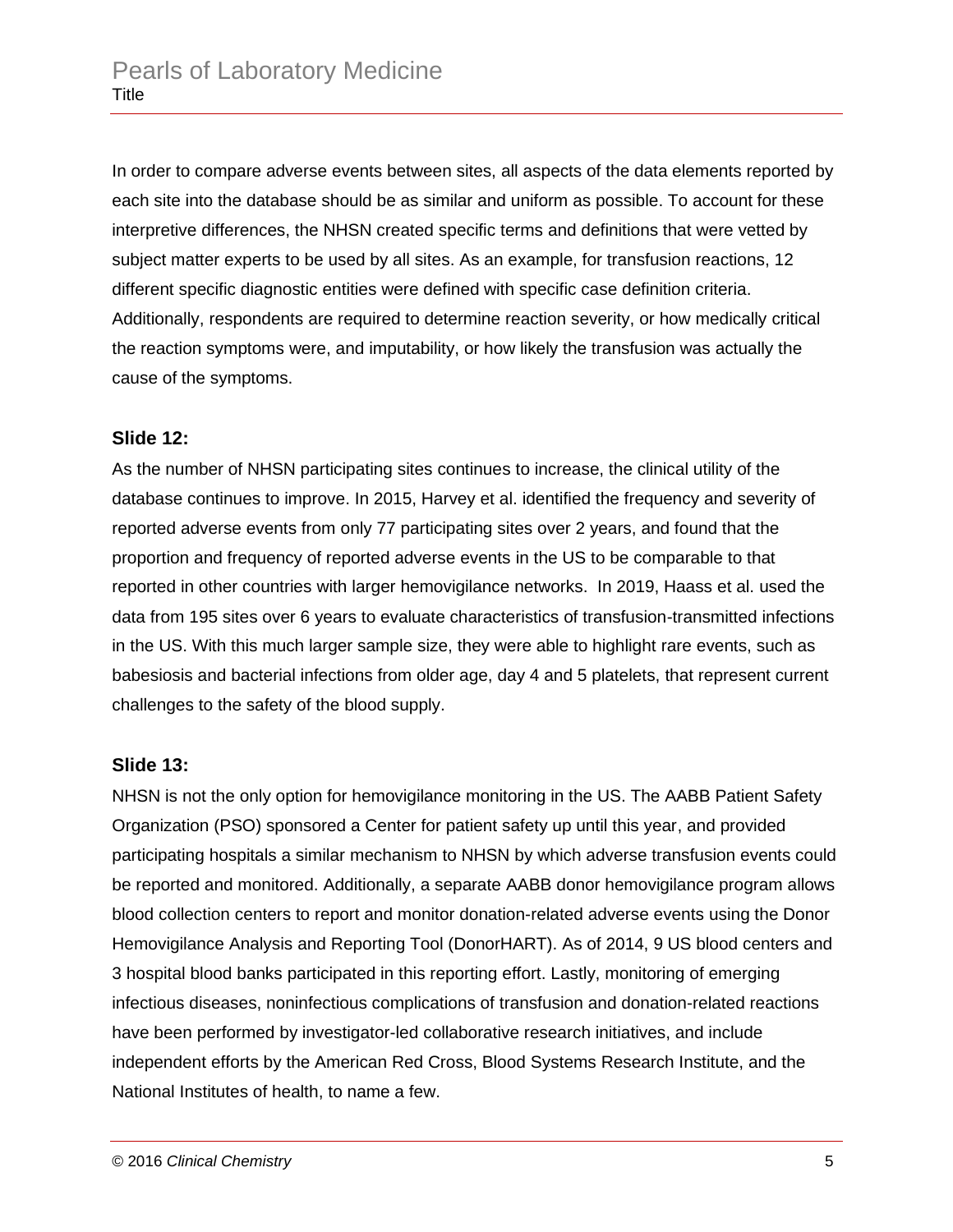#### **Slide 14:**

It is difficult to see what the future holds for national hemovigilance in the United States, but it is quite clear the value it holds for the Transfusion Medicine community. While it does not seem likely that reporting of non-fatal adverse events will become a nationally required activity in the near future, state governments may play a key role in improving participation in critical hemovigilance activities. For instance, in partnership with the Massachusetts Department of Public Health, all licensed blood banks in the state of Massachusetts, as of June 2014, were required to report events into the NHSN. Given the published success of this partnership, Massachusetts represents one example whereby adverse event monitoring could be systematically improved and regulated. Other than that, the future success of national hemovigilance monitoring remains up to us: through dissemination of knowledge, such as through this pearl, it is my hope that all hospitals will see value in this effort, and will volunteer to participate in these important monitoring activities.

#### **Slide 15:**

In conclusion, hemovigilance plays a critical quality function at both local and national levels. National hemovigilance efforts, in particular, can be incredibly helpful to public health, as has been seen by the efforts of the SHOT network in the UK to reduce the risk of TRALI. Unfortunately, US national hemovigilance efforts has lagged behind other countries, and even today, consists of a patchwork of disparate national reporting processes. A key challenge for these networks moving forward is increasing the number of voluntary participant's and improving awareness regarding the critical importance of these systems. That said, the data captured in these systems are growing each year, and are beginning to produce important data that can inform future domestic transfusion initiatives to improve blood safety.

# **Slide 16: References**

**Slide 17: Disclosures**

**Slide 18: Thank You from [www.TraineeCouncil.org](http://www.traineecouncil.org/)**